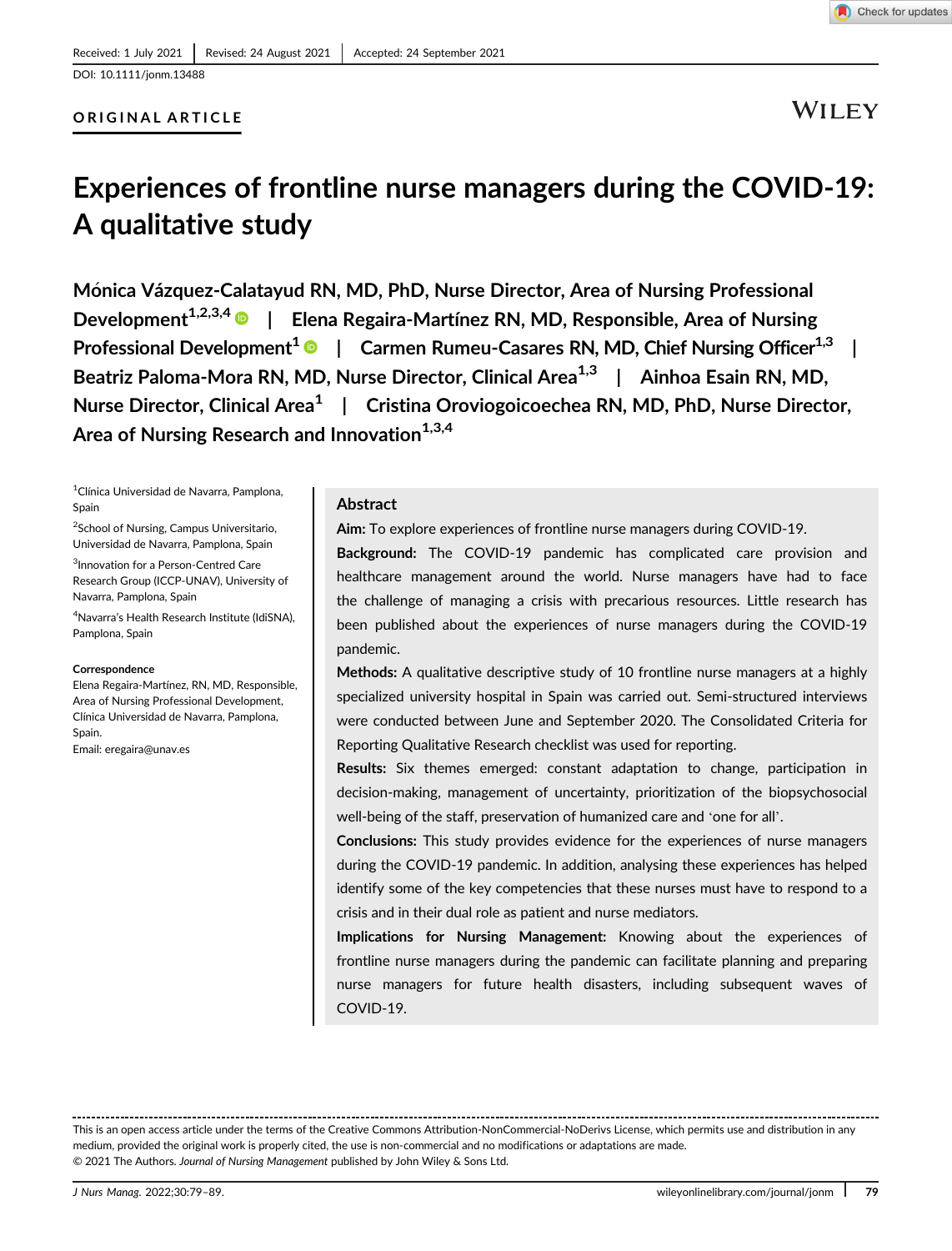$\perp_{\mathsf{WII}}$  if  $_{\mathsf{Y}}$  ,  $_{\mathsf{WII}}$  if  $_{\mathsf{WII}}$ 

## KEYWORDS COVID-19, experience, nurse manager, nursing, qualitative research

## 1 | INTRODUCTION

The COVID-19 pandemic has complicated the provision of care and the management of healthcare worldwide (Tort-Nasarre et al., 2021), placing nurses at the forefront of the response to the demands of the crisis (James & Bennett, 2020). Despite this, a lack of available nurses to respond to the urgent need to care for COVID-19 patients and their families has been observed worldwide (Al Thobaity & Alshammari, 2020). Nurse managers have had to face the challenge and threat of managing the crisis with precarious health supplies and resources, a changing workforce and exhausted staff who must cope with fear, uncertainty and the helplessness of not being able to assure humanized care for patients with COVID-19 and their families (Hofmeyer & Taylor, 2021; Xiang et al., 2020). This contributes to the need to design new protocols and continuously reorganize services based on the changing information about SARS-CoV-2, which has led to many frontline nurse managers being overwhelmed (Bookey-Bassett et al., 2020).

Despite the relevant role of nurse managers during the pandemic, little is known about their experiences (White, 2021). This qualitative study contributes to the knowledge on the unique experiences of frontline nurse managers during the pandemic, which can help plan and prepare nurse managers for future health disasters, including subsequent waves of COVID-19.

## 2 | BACKGROUND

The COVID-19 pandemic has caused a worldwide health and social crisis that has directly impacted the healthcare system (World Health Organization [WHO], 2021). In our country, the first case was confirmed on 31 January 2020. Since then, the virus has spread rapidly, and the country has been severely affected. The government enacted a national lockdown on 14 March 2020, which is gradually becoming the 'new normal' (Ministerio de Sanidad, Gobierno de España, 2021).

During this time, the role of nurse managers facing the pandemic has been briefly discussed in the grey literature. Published editorials have provided recommendations for effective leadership during the pandemic and suggest the requirement for courageous leaders with sound knowledge (Rosser et al., 2020; Shingler-Nace, 2020). Only one study published on nurse managers' experiences during the pandemic with a qualitative approach has been identified to date, although the study did not focus only on frontline nurse managers and was carried out in another context (White, 2021). According to this phenomenological study, the new role of nurse managers during the pandemic focuses on the emotional well-being of their staff and continual communication (White, 2021). However, little research regarding the experiences of nurse managers during the COVID-19 pandemic has

been published. Notably, future studies in hospital contexts should be developed (Bookey-Bassett et al., 2020; Lake, 2020; White, 2021). Furthermore, health organizations call for training programmes that prepare nurse managers to respond effectively in such situations (Cariaso-Sugay et al., 2021; Hodge et al., 2017).

Understanding the experiences of frontline nurse managers during the COVID-19 pandemic is key to designing training programmes and organizational strategies that facilitate better management of future situations with similar epidemiological and clinical characteristics (Rosser et al., 2020).

## 3 | METHODS

## 3.1 | Aim

The aim of this study was to explore the experiences of frontline nurse managers during the COVID-19 pandemic.

## 3.2 | Design

A qualitative descriptive study was carried out. This design allows the study of people's experiences around a phenomenon (Polit & Beck, 2017).

## 3.3 | Participants

Ten nurse managers were selected by purposeful sampling, thus ensuring a notable degree of experience with the investigated phenomenon (Polit & Beck, 2017). The inclusion criteria were front-line nurse managers from different units/services of a highly specialized university hospital in Spain who voluntarily participated and signed the consent form. No exclusion criteria were applied. The sample size was considered sufficient when the addition of new subjects did not reveal novel aspects of the studied phenomenon, and sufficient material was available to offer deep descriptions and interpretations (Polit & Beck, 2017). The characteristics of the sample are presented in Table 1.

## 3.4 | Data collection

Semi-structured interviews were conducted between June and September 2020. The interviews were audio-recorded for later transcription, and each interview lasted approximately 40 min. The interviews began with an open question and then addressed the areas of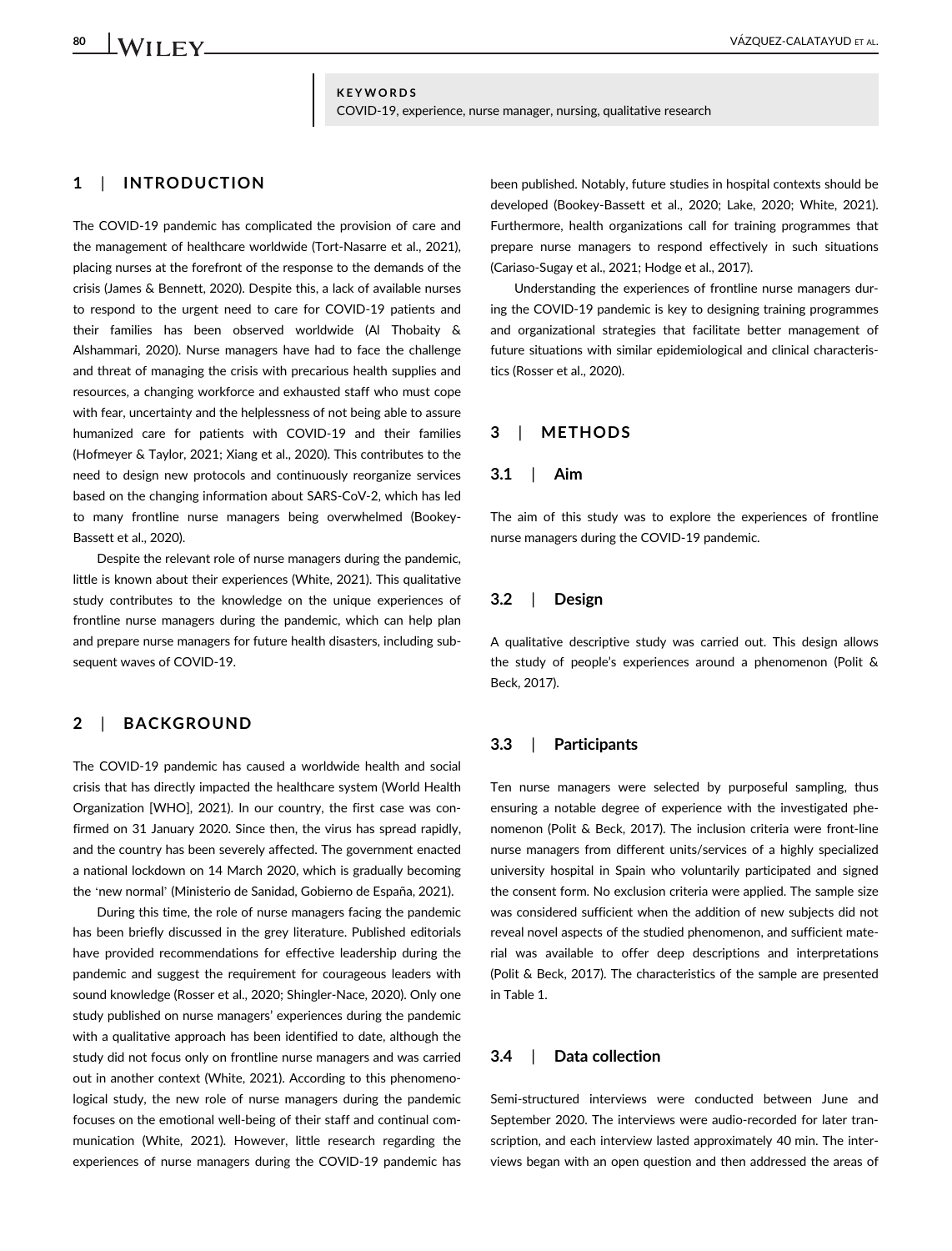#### **TABLE 1** Sociodemographic data of the participants ( $N = 10$ )

|                         | Mean $\pm$ SD (years) | Range (years) |
|-------------------------|-----------------------|---------------|
| Age                     | $47.5 \pm 7.33$       | $36 - 57$     |
| Professional experience |                       |               |
| As a nurse              | $25.3 + 8.3$          | $9 - 36$      |
| As a nurse manager      | $5.4 + 4.86$          | $1 - 14$      |
|                         | n (%)                 |               |
| Gender                  |                       |               |
| Female                  | 100%                  |               |
| Male                    | 0%                    |               |
| <b>Education level</b>  |                       |               |
| Bachelor's degree       | 20%                   |               |
| Master's degree         | 80%                   |               |

#### TABLE 2 Thematic guide

Tell me about your experience as a supervisor during this period.

- What have been the main challenges you have faced during the COVID-19 pandemic in your unit/service? Why?
- How have you faced these challenges? What has been your role as a supervisor in facing these challenges? What have been your priorities regarding staff? Regarding the team? Regarding patient care?
- What barriers have you encountered in responding to the needs of your unit/service during this period? What facilitators have you encountered?
- What strategies have you used to manage the crisis with the staff? With the team? With patients?
- What has everything you have experienced meant to you? What are the main lessons you have learned during this period?
- From your experience in these months, what are the key aspects in the management of a crisis like this one?
- Before ending the interview, would you like to tell me anything else that I did not ask you about that is important to you?

interest: change and unit management, influencing factors and suggestions for improvement (Table 2). Aspects that complemented the data obtained through the interview, such as tone of voice, gestures and body posture, were recorded in the field notes to better understand and contextualize the experience of each nurse manager.

## 3.5 | Data analysis

A systematic analysis of the transcripts was conducted by applying the methods proposed by Burnard (1996). The initial phases of the analysis included comprehensive readings of the data and the development of a system of categories to describe the units of meaning identified in relation to the phenomenon studied. This system of categories was revised and refined based on the identification of common patterns. Accordingly, categories were ordered and regrouped into

TABLE 3 Procedures used to enhance study rigour

| Criteria                                                                  | <b>Procedures</b>                                                                                                                                                                                                                       |  |
|---------------------------------------------------------------------------|-----------------------------------------------------------------------------------------------------------------------------------------------------------------------------------------------------------------------------------------|--|
| Confirmability<br>Logical and impartial<br>interpretation of<br>data      | Detailed descriptions of the<br>characteristics of the participants and<br>the criteria for the inclusion and<br>selection of participants<br>Detailed and explicit descriptions of<br>$\bullet$<br>the research methods and procedures |  |
| Credibility<br>Veracity of the results                                    | • Use of textual quotes from the<br>transcripts to support the arguments<br>Searches of the text for textual<br>evidence to support the findings                                                                                        |  |
| Transferability<br>Applicability of the<br>results to similar<br>contexts | Each individual's perceptions are<br>unique; the meanings behind them are<br>common                                                                                                                                                     |  |
| Trust<br>Stability and consistency<br>of the data                         | The interpretative results (narratives)<br>have been confirmed by some of the<br>participants                                                                                                                                           |  |

Source: Riege, 2003, pp. 78–79.

broader topics to explain the experiences of frontline nurse managers during the COVID-19 pandemic.

## 3.6 | Rigour

The procedures used to ensure the rigour of the study were selected based on the criteria proposed by Riege (2003) (see Table 3). In addition, the Consolidated Criteria for Reporting Qualitative Research (COREQ) checklist was used for reporting (Tong et al., 2007). The researchers considered their own reflexivity, being aware and reflexively self-critical of how their possible assumptions and biases could influence the process and the results (Riege, 2003). The research team consisted of female nurses in senior positions with PhD (MVC and CO) and master's degree qualifications (the rest), broad and diverse healthcare experience, experience in academia (MVC and CO) and experience with qualitative research methods (MVC, CO and ERM). Specifically, face-to-face interviews were conducted by two of the researchers (CO and ERM) who did not have a direct relationship with the interviewees. MVC, CO and ERM, who had experience in qualitative research, carried out the analysis and interpretation of the data. All research team members were involved in drafting the manuscript and revising it critically for important intellectual content.

## 3.7 | Ethical consideration

The participants were contacted via electronic mail and received verbal and written information emphasizing their free participation, confidentiality, data anonymity and the use of their data for scientific purposes. The first author encoded the identities of the participants as 'NM', with the number assigned to the interviewed nurse manager, and no other members of the team had access to identifying nurse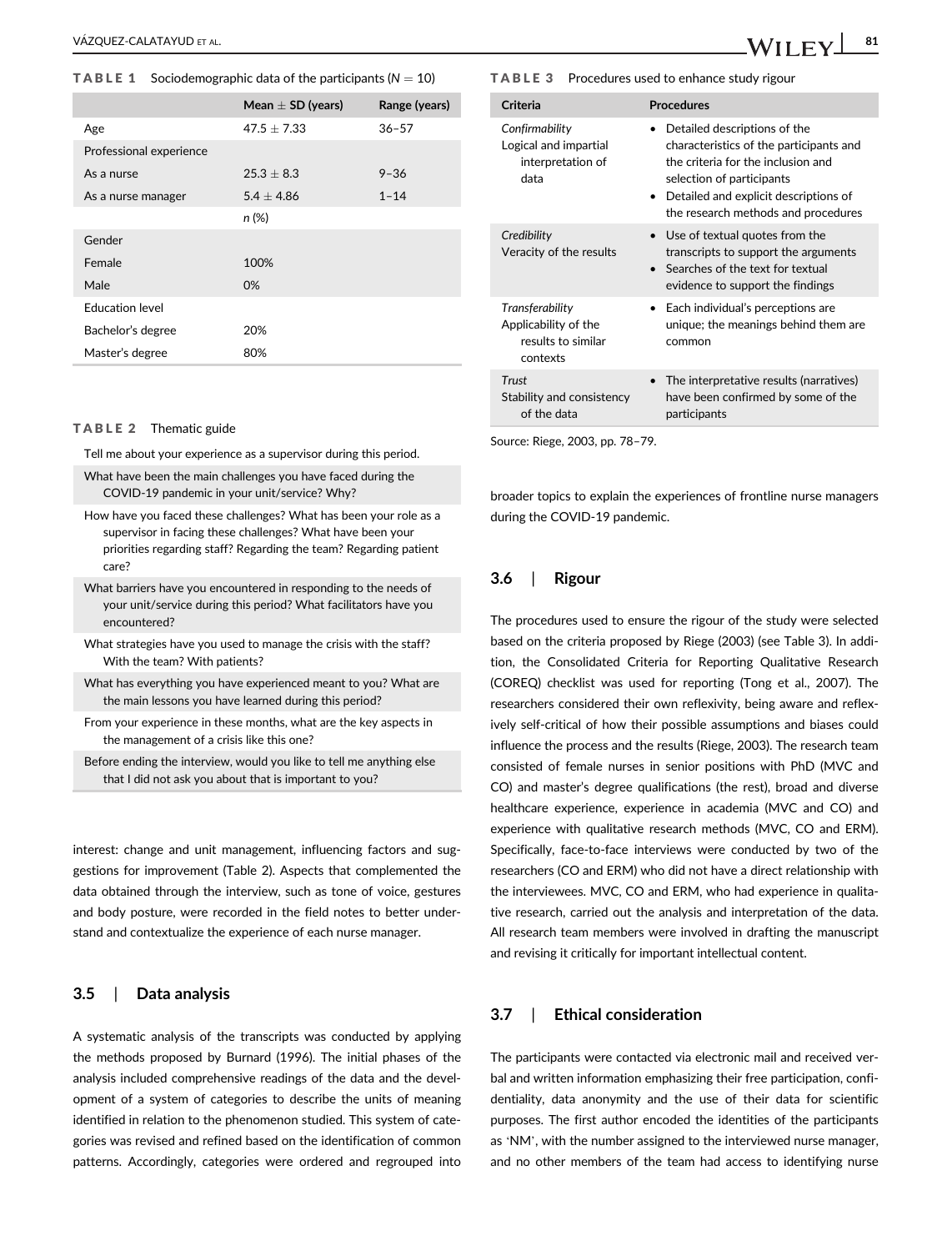# 82 WILEY WILEY **WELL AND A CONSUMING THE VALUE ALL AND REAL**

TABLE 4 Themes and subthemes extracted from the qualitative data and examples

| <b>Themes</b>                                                      | <b>Subthemes</b>                                              | <b>Examples of coded phrases</b>                                                                                                                                                                                                                                                                                                                  |
|--------------------------------------------------------------------|---------------------------------------------------------------|---------------------------------------------------------------------------------------------------------------------------------------------------------------------------------------------------------------------------------------------------------------------------------------------------------------------------------------------------|
| 1. Constant adaptation to change                                   | 1.1 Urgent and constant<br>reorganization of the service      | I have to organize protocols and procedures from one day<br>to the next, even within hours. It was a constant<br>change<br>We were quickly looking for alternatives to many resources<br>that were not available<br>It was very changeable; it changed every day. We even<br>changed the protocol every hour, everything had to be<br>reorganized |
|                                                                    | 1.2 Complexity of staff management<br>in a changing situation | The staff changed every so often, so it was difficult to<br>manage them<br>Another major challenge was managing the ever-changing<br>staff                                                                                                                                                                                                        |
|                                                                    | 1.3 Communication problems in<br>changing situations          | I found changing the way I proceeded every day because<br>there was so much contradictory information<br>We have sometimes lacked communication in changing<br>circumstances<br>Many times, in the most chaotic moments, different<br>information has been received                                                                               |
| 2. Participation in decision-<br>making                            |                                                               | It has been a time of important and quick decisions without<br>consensus with many people<br>Some decisions are made without considering the<br>repercussions                                                                                                                                                                                     |
| 3. Managing uncertainty                                            |                                                               | Convey calm; like there was calm inside the chaos or<br>uncertainty and fear<br>We made a great effort to convey peace and tranquillity  in<br>the midst of the uncertainty that existed<br>You have to show that you feel secure, even though you have<br>doubts inside you                                                                      |
| 4. Prioritization of the<br>biopsychosocial well-being of<br>staff |                                                               | My priority with the staff was to make sure that they did<br>not lack anything<br>We have prioritized making staff feel supported and backed up<br>To be there, to be present, morning and evening with the staff                                                                                                                                 |
| 5. Preservation of humanized<br>care                               |                                                               | Do not forget about the person, being able to meet all the<br>needs of the patient with care that is a little different<br>from usual<br>I have been able to accompany people who were dying to their<br>last breath, who were alone, and keeping their families<br>informed                                                                      |
| 6. 'One for all'                                                   | 6.1. Teamwork                                                 | These moments have truly united the team. They have<br>worked phenomenally as a team; they have laughed and<br>cried together<br>As a team, we were going to direct, to organize as one, in sync,<br>together                                                                                                                                     |
|                                                                    | 6.2. Collaboration                                            | When you call, the doors open () the support is impressive<br>When I had needs or doubts  I always have a team that<br>answered me at the moment and came and explained<br>things to us                                                                                                                                                           |

manager information. Informed consent was collected from those who agreed to participate, and an interview was scheduled. This research was approved by the Research Ethics Committee of the University of Navarre (Code 2020.126) and by the hospital's management team and was performed in accordance with the criteria of the Declaration of Helsinki (World Medical Association, 2013).

## 4 | RESULTS

Six themes were identified as follows: (1) constant adaptation to change, (2) participation in decision-making, (3) management of uncertainty, (4) prioritization of the biopsychosocial well-being of staff, (5) preservation of humanized care and (6) 'one for all'.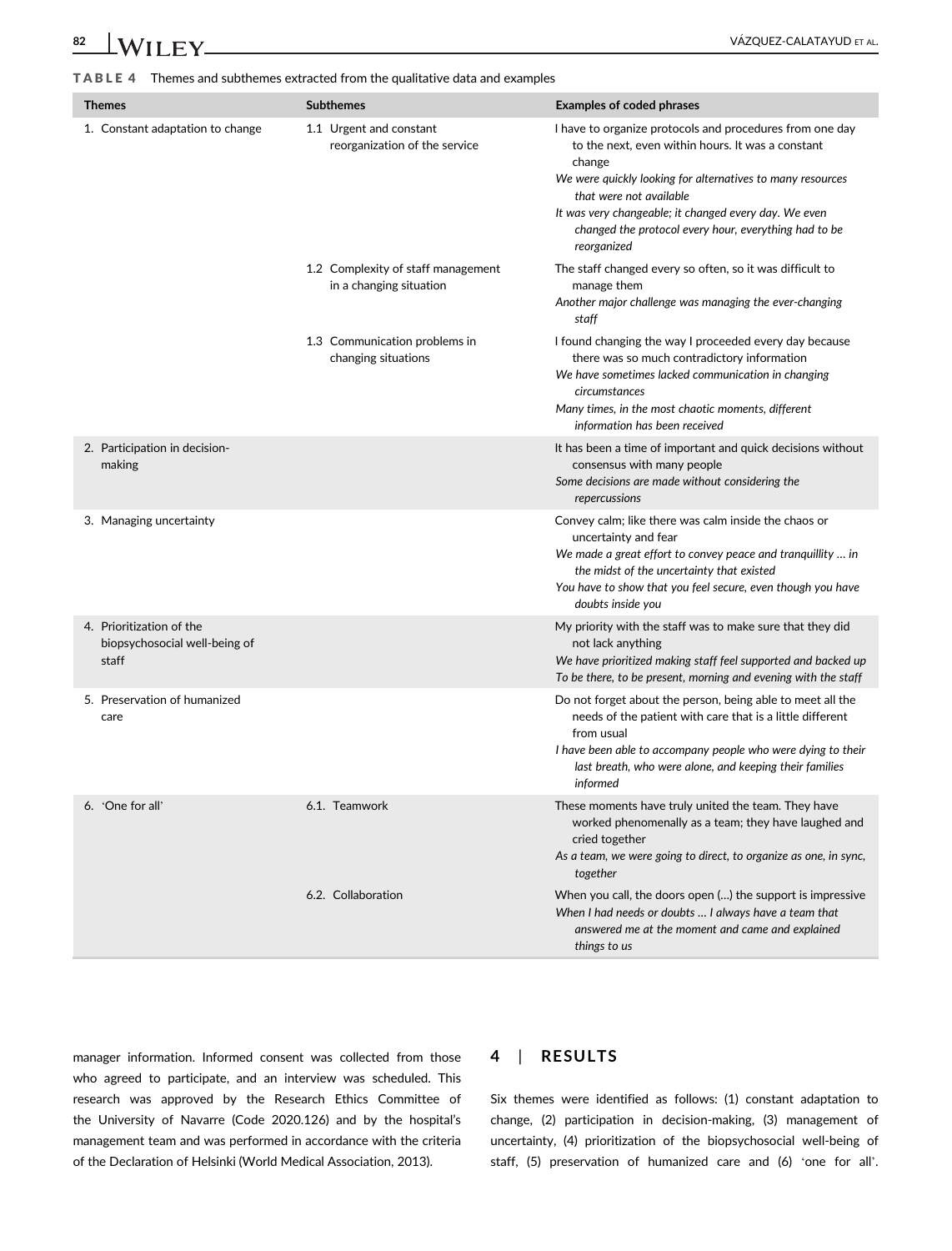These themes and their respective subthemes from which they evolved appear in Table 4 with examples of supporting verbatim phrases.

## 4.1 | Constant adaptation to change

4.1.1 | Urgent and constant reorganization of the service

The pandemic situation abruptly brought on by COVID-19 required urgent and constant changes in the organization of services in terms of managing processes and staff, which required diligence and flexibility.

> When you are in the situation, you are so involved (…) in work, in organising (…). They called: 'Hey, you have to organise this', and there you are; it cannot wait for the next day, right? Things changed from one day to the next, even within hours, the protocols changed, and the procedures; so it was, well, a constant, constant, constant change (…). (NM1)

Faced with a new and unknown situation, the nurse managers indicated that they were forced to seek alternatives to the problems that arose and to provide prompt solutions. This proactive search for quick solutions helped them to face and overcome a situation for which they often lacked both organizational and patient care guidelines.

> (…) what were we going to do? If not, we were looking for alternatives to things: well, if there were no such thing … we would look for alternatives to many resources that were not available (…). We had to search for alternatives to the problems that came up and solve them quickly … because, well, you are never prepared; you always have things, you always have resources, alternatives. (NM6)

This proactive attitude of the nurse managers was present even before they had to face the pandemic. As the following quote illustrates, they began to plan and devise solutions for the organization of infrastructure and human and material resources after exploring and analysing situations in other regions.

> Before the worst of the pandemic arrived, we already began to work on things; we tried to organise (…) with all the experience we had of what was happening, of what we were hearing from Madrid (…); we got ahead of many things (…), most importantly, especially staff, patient organisation, organisation of medical teams, equipment, training …. (NM6)

# 4.1.2 | Complexity of staff management in a changing situation

The complexity of managing staff arose mainly because personnel requirements needed to be changed continuously to adapt to clinical activity and absenteeism due to COVID-19; the response in many cases involved incorporating staff from other services.

> What has happened to us is that the staff changed every so often, between some being infected and then having to replace them and then the number of patients increased, because we had to bring new people, so it was difficult to introduce new people (…). That has added more work, perhaps, for management because you did not have much time to teach a lot to another person …. (NM10)

On the other hand, activities required adjustment to the type of patients who were being treated in the units; therefore, management assumed the training of staff such that in a short time, nurses could learn to attend patients other than those for whom they were qualified to care.

> We were going to have to care for critical patients when the staff here (…) are not used to attending intubated patients; they do not know how to handle them, so they have helped us (…), people from the surgical area who were trained with ventilators (…), but that is an added fear (…) because patient care is the most important thing we have to provide. (NM3)

## 4.1.3 | Communication problems in changing situations

Nurse managers perceived difficulties with the flow of information that they received regarding the guidelines to be followed during the pandemic crisis, both vertically and horizontally.

At the vertical level, several nurse managers identified communication problems in their stories mainly for two reasons: (1) lack of impartial information at the right time and (2) diverse information that was contradictory or came from different sources. As illustrated in the quote below, both types of internal communication problems led nurse managers to continuously change their practices and to feel uncertainty and insecurity regarding their decisions.

> (…) I found myself changing the way I proceeded every day without knowing very well what I was basing myself on because there was so much contradictory information, and from very good sources in principle (…). It is that uncertainty and insecurity of 'Am I doing it right? Am I not doing it right? Will this be a good decision? Will it not be good...?' (NM7)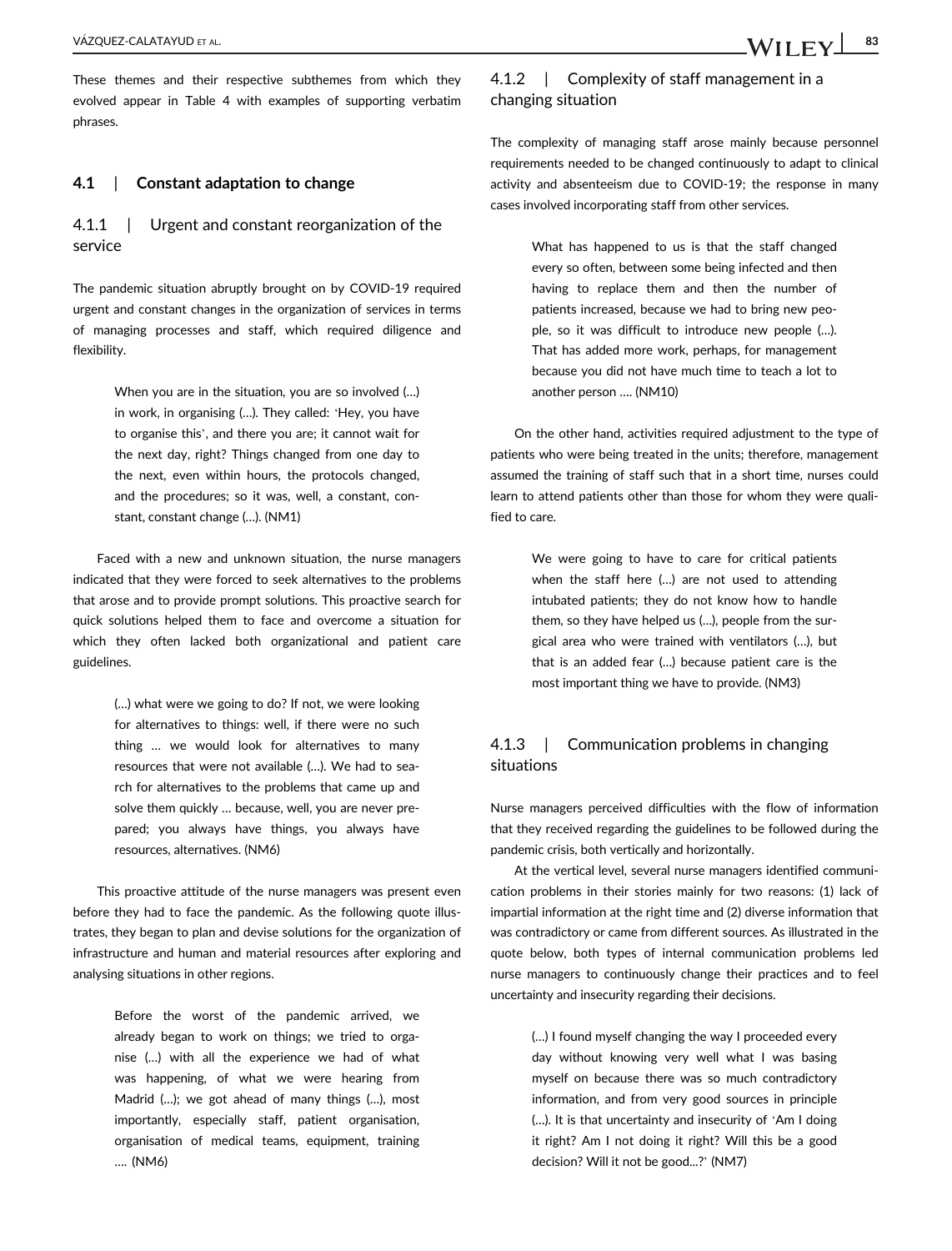On the other hand, regarding communication with their teams, nurse managers reflected on how the changing situation forced them to quickly convey different messages and devise strategies, such as the use of informal channels, to ensure that staff were informed. Nurse managers tried to transmit information that was clear, concise and truthful at all times and to convey it quickly to all staff members.

> Everything changed day by day, so we communicated by WhatsApp, which was the fastest …. People had not even assimilated one thing, when there were changes one after another (…). The information had to be given very concisely, very clearly. (NM6)

## 4.2 | Participation in decision-making

Decision-making at different levels was another relevant issue during the pandemic that nurse managers emphasized. On the one hand, at the operational level, they were able to participate in the decisions that were made.

> … our contributions have helped them, and they have listened to us (…); if we felt that something was not right, then we would go over it [occupational risks] again with them to change it … they did not make the protocols [for occupational risks] alone; they made them with us…. (NM2)

In this sense, one nurse manager stressed that after reflecting on what they did and how they did it, they were aware of the decisions that they had to make without consensus; due to the importance of these decisions, having a consensus would have been better.

> Now, afterwards, I realise how many things we did in a few days and that we organised without considering anyone's decisions (…). Therefore, you can see that it has been a time of making important and quick decisions without many people agreeing on them (…) and saying, 'My goodness, this is me; here I am deciding this, and I would have liked to have been able to agree with three or four others, right?' (NM1)

On the other hand, some nurse managers perceived not feeling involved in certain decisions that were made at a more strategic level and seemed not entirely correct and could have hindered operational management.

> Some decisions are made without considering …, without thinking about the repercussions they may have. I don't know, it's as if … if everyone can speak, everyone is involved, I think it would be better. (NM5)

This centralized decision-making also hindered operational aspects given the need to make decisions in a changing situation and without prior knowledge on which to base those decisions. Some nurse managers reported not being able to make correct decisions and not having autonomy due to a lack of updated information about which guidelines to follow because they felt that these guidelines were not quite viable in practice.

> You did not know what to rely on to reinforce these regulations. Everything was changing so fast that, in the end, you saw that you were not capable of making a correct decision because you did not really know what the real criterion was for making that decision (…). So, I lacked some autonomy because, in the end, you do many things according to your decision, but you still want to have slightly more general information …. (NM7)

#### 4.3 | Managing uncertainty

The suddenness of COVID-19 generated many fears and considerable uncertainty among nursing professionals. Nurse managers became aware of the need to project a sense of calm, security, confidence and apparent control of the situation. They were aware of the importance of not expressing their doubts and uncertainties in their day-to-day work and not projecting their concerns and fears.

> You have to show you feel secure, even though you have doubts inside you, right? And this is so, but no matter how many times you try not to show your insecurity, in the end, you convey it. (NM9)

> Convey calm; they have been telling me that everyone had the sense of everything being organised, like there was calm inside the chaos or uncertainty and fear. (NM6)

Nurse managers also highlighted how, despite the uncertainty of the situation, the ability to anticipate events played an important role in the management of that uncertainty. The managers tried to look beyond the current problem and anticipate problems that could occur to avoid them or minimize their impact.

> Each day you came to work, it was something different (…). Therefore, for us, the most important thing was to get ahead of events, that is, that they never caught us unaware. (NM4)

# 4.4 | Prioritization of the biopsychosocial wellbeing of staff

One of the priorities that the nurse managers repeatedly expressed in the interviews was ensuring the biopsychosocial well-being of the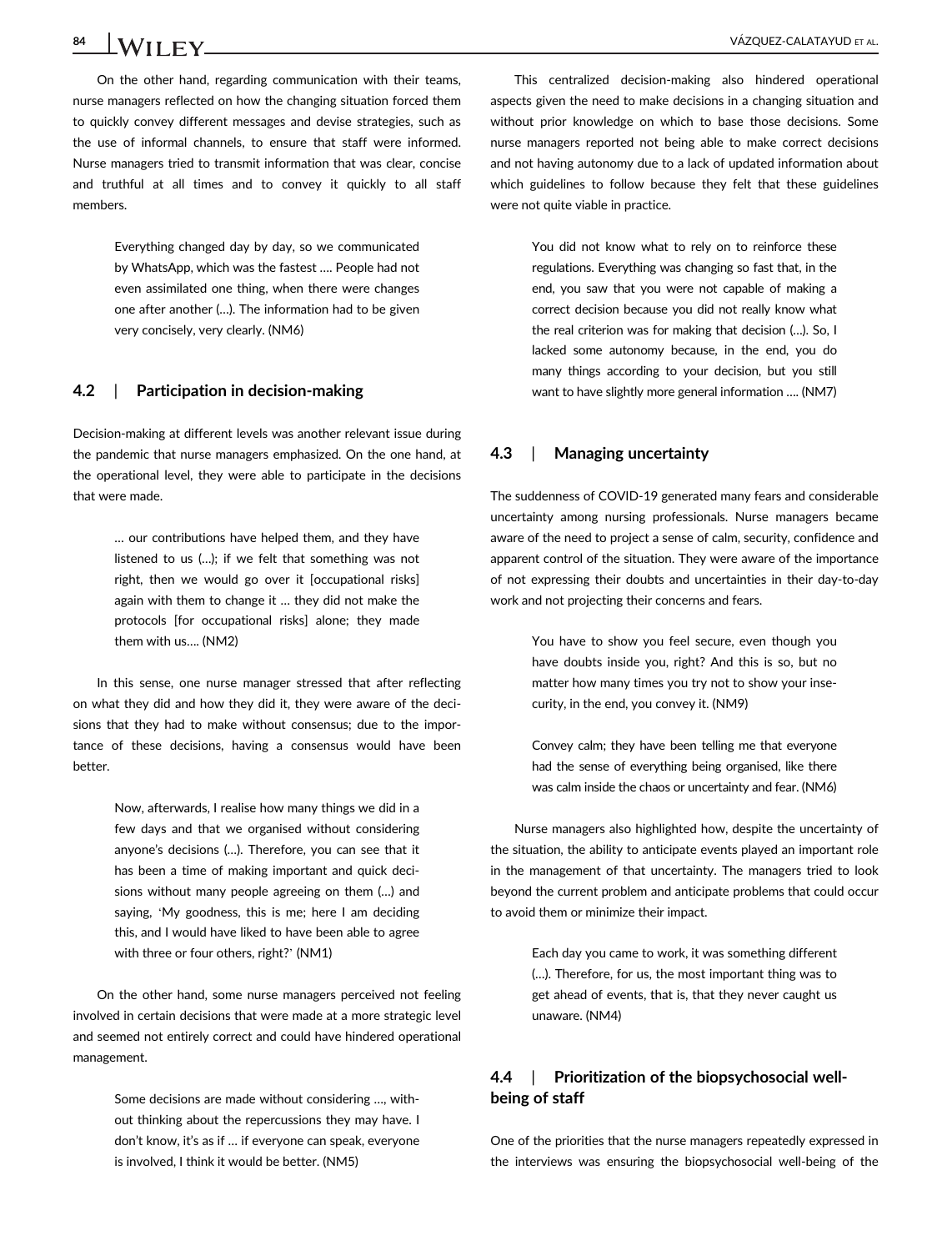staff in charge. They realized that their main objective was to ensure that nurses could work in the best possible physical conditions in terms of their rest and protection (material and training) to adequately care for patients with a minimal risk of contagion.

> That the staff were comfortable working within the circumstances in which they lived (…), they had shifts so that they were well-rested when they came to work (…), that they had material, that they did not lack anything. (NM2)

> Another important challenge was organising the groups of professionals. I made two groups in all the units so that they did not mix with each other and so that if there was a concern regarding infection in one, the other stayed, even though we worked with isolation protocols. (NM1)

Nurse managers also described how they formed teams such that they had a friendly work environment in which the professionals felt comfortable. At the same time, they tried to have staff with experience and knowledge to ensure the safety of care and a balance among the professionals themselves.

> When the shift groups were made, groups were not made randomly but with certain characteristics. Those groups were always the same. In addition, it was done with a thought towards like-minded people (…), and I think that was successful …. (NM6)

> Therefore, making those groups and then also bringing in the people who came, if they were an experienced person in X [service], I put them in a group that lacked that (…). That's how we went about figuring out groups. (NM3)

In addition, nurse managers were always receptive to responding to individual needs, sharing experiences and ensuring that the professionals could balance work and family life.

> My priority with the staff was to make sure they didn't lack anything; to listen to them in case someone didn't feel well enough to work; to talk to them to give them more days off if they needed it, or to replace them with other people, so that they would be well, calm, not overwhelmed; (…) we used to get together to share the good things, the bad things, their fears. They were calmer when they talked and said what they thought. (NM2)

Changing people shifts, extending working hours (…), they said, 'It's that I have my parents, my children, but I work elsewhere'; what do we do? Of course, we are

going to help you. We are going to do what we can together; we will arrange shifts. (NM6)

## 4.5 | Preservation of humanized care

This issue alludes to the double challenge that supervisors faced to ensure the protection of patients/families and professionals without losing sight of the person as the focus of care. This second challenge was difficult due to the impossibility of knowing the patients personally.

> I did not know the patients. I did not recognise their faces. I only knew them by name … Going through the unit and not being able to … and not having their families … that was really hard for me. (NM6)

In this sense, nurse managers highlighted their concern that the priority of nursing work should continue to be holistic care of the patient and to ensure that they could address all of the patient's needs and concerns and provide the support that they needed at all times during their hospitalization.

> Do not forget about the person. It has been very hard, the truth, because we have not been able to care as perhaps we would have liked to care, but that has been the greatest challenge: being able to meet all the needs of the patient with care that is a little different from usual. (NM10)

Similarly, an aspect of care that was highlighted was ensuring that the patient did not feel alone, trying to bring the family as close as possible and reinforcing behaviours that compensated the lack of closeness imposed by protective measures. Such measures included making calls or ensuring that the nurse had a greater presence in complicated situations.

> I have been able to accompany people who were dying to their last breath, who were alone, and I felt good because I was able to do that for them (…). There was also the challenge of keeping their families informed so that they would not be lost, not knowing where the relatives were or how they were admitted. (NM2)

> We asked them if they had been able to speak with their family; we would facilitate a call or make it ourselves and give the patient the phone. (NM10)

## 4.6 | 'One for all'

The crisis caused by COVID-19 became an opportunity for teamwork and collaboration among all the services that are part of patient care at the hospital.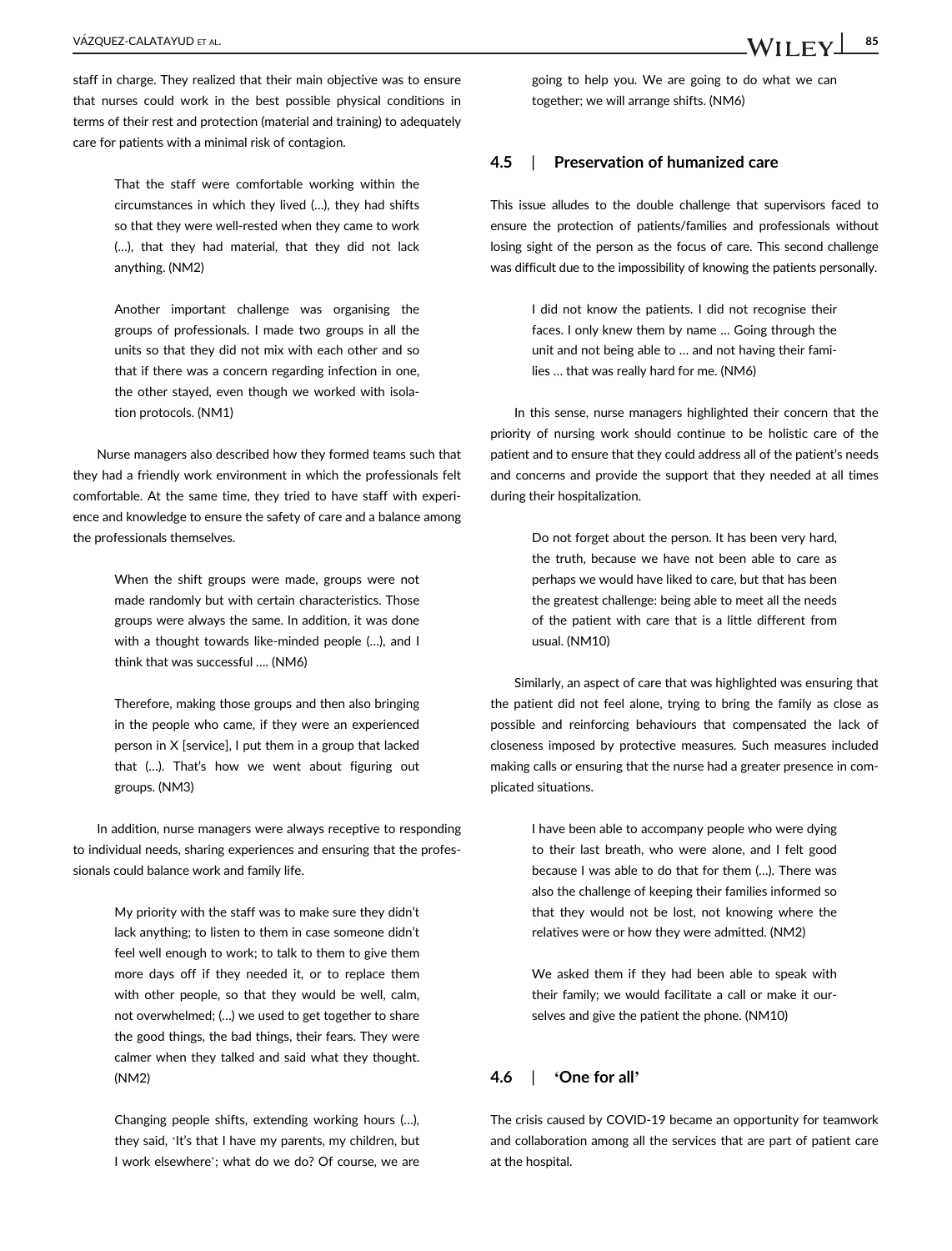# 4.6.1 | Teamwork

Nurse managers reflected in their testimonies how during the first weeks of the health crisis, nursing teams were more united than ever, resulting in teamwork playing an important role not only in ensuring the quality of patient care and preserving the patients' safety but also in providing mutual support among nurses.

> These moments have really united the team. They have worked phenomenally as a team; they have laughed, they cried together …. (NM2)

This team spirit revealed the willingness of nursing professionals to become involved and offer their help with whatever was needed.

> It has been very easy to manage all the changes that have been generated in staff members, shifts, rotations; that is, they have helped a lot; they have made it much easier to be able to make the protocols and change them continuously. (NM10)

Support and unity were reflected not only among the nurses who performed their work at the bedside but also among the first-line nurse manager team.

The support (…), the team of three was very helpful because you feel supported, the decisions, the consultations … I think it is a priority that as a team, we were going to direct, to organise as one, in synch, together, to get by, because there were many difficult moments. (NM6)On the other hand, nurse managers reflected on how the relationship with the medical team was based on communication and trust. Meetings were held daily to address each patient condition; aspects of improvement were identified, and action plans were discussed and agreed upon. The crisis allowed the establishment of relationships and practices that were not usually carried out during patient care, which facilitated the provision of care and highlighted the focus on the patient.

> We have worked a lot as a team with the COVID team, which included infectious disease physicians, pneumologists … we met every day and talked patient by patient about how we saw it and how we could improve. (NM2)

## 4.6.2 | Collaboration

Collaboration among all the teams involved in patient care allowed the nurse managers to feel supported and ensured that decisions were made in a more agile and effective manner.

> We work at an institution where when you call, the doors open (…) but [it] also supports you with accompaniment (…). The support is impressive. (NM9)

And then, I can tell you that other services have had (…) a very good attitude (…). They have made everything easier. (NM10)

Similarly, nurse managers valued the interdependence among the multiple departments of the hospital. They identified that their collaboration ensured that the needs of different services were covered quickly and diligently in a way that allowed formal channels to be skipped to expedite decision-making.

> When I had needs or doubts ... I have always had a team that answered me at the moment and came and explained things to us. (NM2)

> There are many things for which, at certain times, the response is, 'Send me an email; write it down'. Well, no; now it is enough to call to get an answer, which I think has made things easier. In general, we have been open to not requiring written notification of authorisation to do something …. We have also been able to skip the usual regulatory channels to respond. (NM7)

# 5 | DISCUSSION

This study generated knowledge about nurse managers' experiences in the face of the COVID-19 pandemic in a hospital in Spain. Specifically, the findings provide explanations of these experiences as constant adaptation to change, participation in organizational decisionmaking at different levels, management of the uncertainty of the situation, prioritization of the biopsychosocial well-being of staff and preservation of humanized care, as well as an opportunity for teamwork and multi- and interprofessional collaboration. Additionally, the analysis of these experiences helped identify some of the competencies that nurse managers consider key from their experience to respond to a crisis, their dual role as patient and nurse mediators and strategies that may be useful in future pandemics.

In this study, adaptation to change was identified as a key experience that allows nurse managers to respond to the pandemic, with the peculiarity that during crises, adaptation must be developed continuously and diligently. Nurse managers identified this experience as a competency that they had to develop 'live' and required knowledge, attitudes and skills in reorganizing the processes and staff of the units, seeking quick solutions, making complex operational decisions and devising communication strategies with the team (e.g. using mobile apps) to obtain and convey new information quickly. These latter skills had previously been identified as essential for improving crisis leadership in the health context (Bookey-Bassett et al., 2020; Deitchman, 2013; Veenema et al., 2017). However, the literature indicates that organizations lack training programmes that prepare nurse managers to respond to a crisis (Baack & Alfred, 2013; Cariaso-Sugay et al., 2021; Hodge et al., 2017). Some of the findings of this study suggest the importance of nurse managers' attitude; specifically, they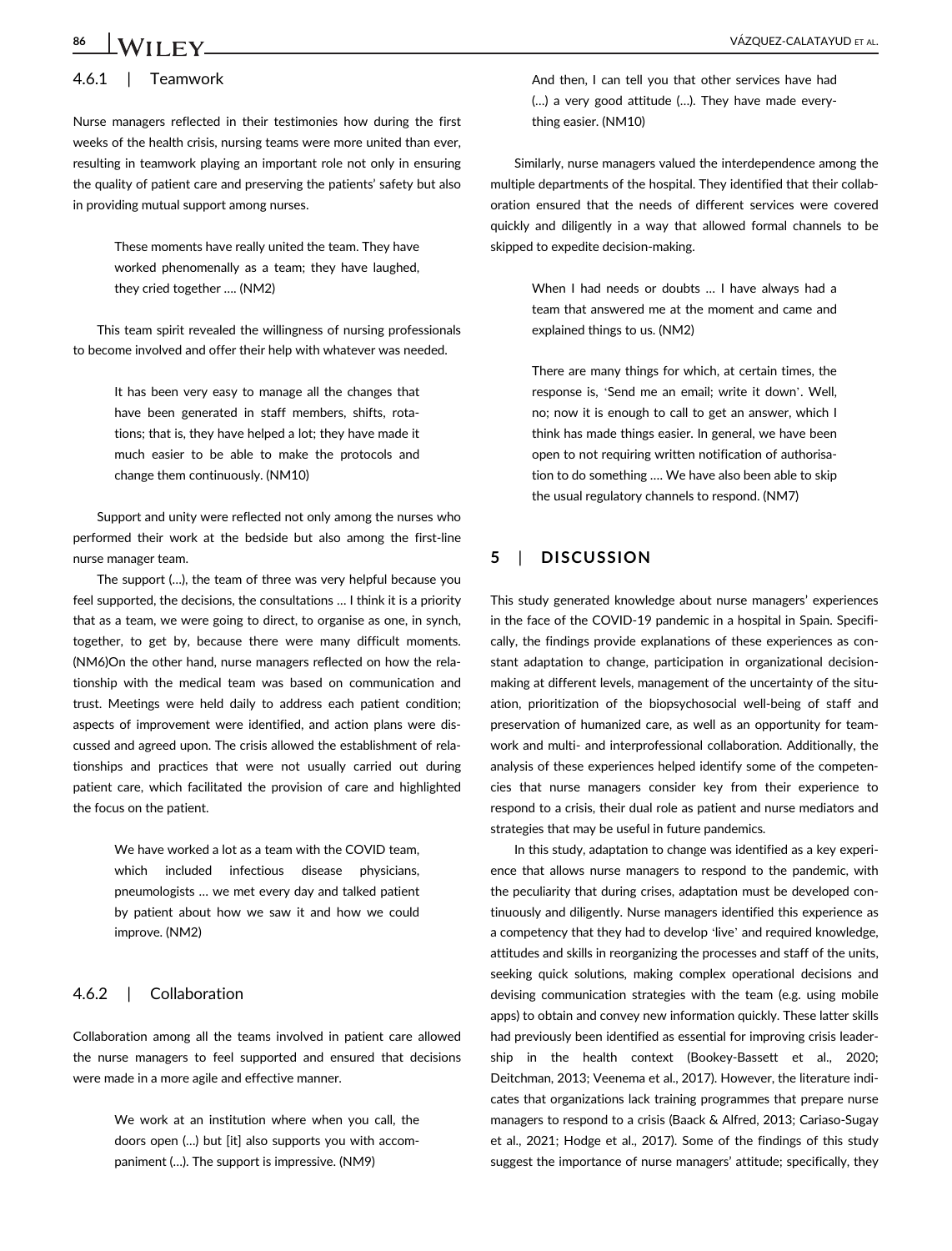suggest that nurse managers must nurture a proactive and visionary attitude that allows them to anticipate events, analyse problems that may arise and think about how to avoid or minimize such problems. In this sense, integrating methodologies such as simulations, role-playing and case studies (Deitchman, 2013) into training may be interesting, which may allow nurse managers to improve their responses to future pandemic outbreaks of the same nature.

Another essential experience they have had to deal with and for which they must be trained in the face of COVID-19 is managing uncertainty. Nurse managers should project a sense of calm, confidence and authority among the staff in charge. These findings are consistent with the principles defined by the American Organization for Nursing Leadership for crisis management by nursing leaders and partially coincide with the results found in recent publications of the same nature (Bookey-Bassett et al., 2020; Shingler-Nace, 2020). The present study highlights the positive impact that leaders have on staff; by example, leaders encourage staff members to remain calm and modulate their attitudes and behaviours. These findings have interesting implications for teaching the management of uncertainty in a crisis situation and support the importance of training in emotional selfmanagement for nurse managers.

In addition, the study allowed an examination of the protective role of nurse managers during the pandemic. Their dual mediating role has been linked to the so-called compassionate leadership in times of crisis, defined as 'the combination of supportive leadership approaches and the four components of compassion: attending, understanding, empathising and helping' (James & Bennett, 2020; Vogel & Flint, 2021). In this study, the characteristics of compassionate leadership have been reflected in the way in which a nurse manager relates to both patients and personnel during a pandemic. On the one hand, nurse managers have been the voice of patients during the crisis, prioritizing their needs at all times (Aquila et al., 2020). Recent studies corroborate this assertion (Bookey-Bassett et al., 2020; Hofmeyer & Taylor, 2021). Patient isolation and the absence of the relatives necessitated the development of strategies, such as telephone communication or a greater nurse presence, to alleviate the patients' loneliness and retain the essence of the patient–nurse relationship.

In line with the findings of other authors (Catania et al., 2020; Cathro & Blackmon, 2021; Hofmeyer & Taylor, 2021; White, 2021), the nurse managers in this study faced the challenge of protecting their staff members at the biopsychosocial level during the pandemic. Specifically, the findings of this study indicate that nurse managers in a crisis should ensure both the physical and mental protection of staff members, such as facilitating an adequate work environment, attending to psychological needs and/or providing emotional support. Among the strategies used to provide such support, being present both physically and emotionally through listening stands out (Bookey-Bassett et al., 2020). To this end, one practice that helps nurse managers to encourage and support their staff is, for instance, to create a space to frequently share fears and good and bad experiences, which results in feeling better and more confidently delivering care to patients. Hofmeyer and Taylor (2021) provide information, practice

updates and resources to develop a personalized self-care plan to alleviate anxiety and support renewal and resilience. This strategic action of nurse managers can positively impact nurses' well-being and ability to provide safe and high-quality care for patients with COVID-19 (Hofmeyer & Taylor, 2021). Another interesting strategy used by nurse managers to support their staff, which was not found in the published literature, was the formation of related teams and the management of flexible shifts to ensure work–life balance. Because the balance between the two spheres is one of the priorities that nurses express for their professional development and proper performance under normal conditions (Vázquez-Calatayud et al., 2021), emphasizing this point in a situation as exceptional as a pandemic seems key. Through such actions, nurses will be able to count on the necessary support to maintain their well-being and reduce the possible harm caused by the crisis (Cathro & Blackmon, 2021).

Finally, the positive impact that working during the first wave of the pandemic had on the nurse managers of this study is notable; they felt support from superiors, peers and subordinates who worked 'one for all' in multi- and interprofessional collaboration with the common goal of providing the best patient care possible. This good relationship within and among teams can be attributed to the crucial moment that they experienced given that crises require professionals to assume interprofessional collaboration dynamics that are different from the usual dynamics (Reeves et al., 2010), which is a key element in times of crisis (Rosser et al., 2020).

## 5.1 | Limitations

As a limitation, this qualitative research gathers the experiences of nurse managers in a specific health context. Therefore, the findings pertain to the context in which the study took place and the perceptions of a limited number of participants. Although the sample can be considered small, it is sufficiently broad for a qualitative study because it ensured saturation of the data and redundancy in nurse managers' contributions. However, this study does not intend to generalize the findings but rather to provide in-depth knowledge about the reality perceived by the nurse managers included in the study. In this sense, developing similar research in other contexts would be desirable to improve the understanding of the phenomenon.

# 6 | CONCLUSIONS

This study provides evidence on the experiences of nurse managers during the COVID-19 pandemic. This knowledge can inform the design of educational and management strategies aimed at improving the management of the COVID-19 crisis and future pandemic outbreaks of a similar nature. A first step could be the development of training strategies for nurse managers to promote continuous and diligent adaptation to change and to help them manage uncertainty through training in emotional self-management and the promotion of a proactive and visionary attitude. Similarly, the importance of their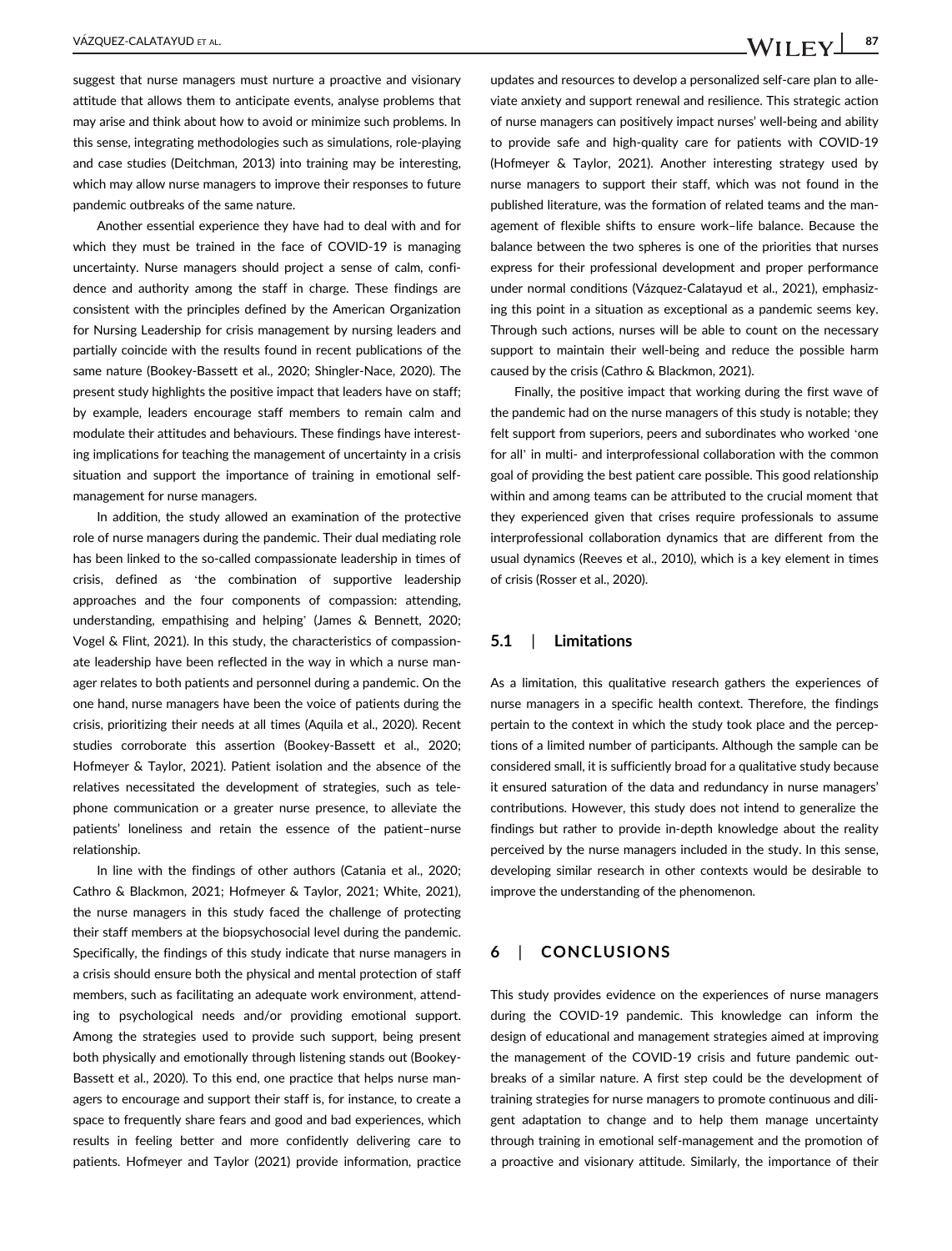dual role as patient–nursing staff mediators should be emphasized to provide an optimal response in a crisis. Lastly, these contributions must be further explored by carrying out new qualitative studies in

# 7 | IMPLICATIONS FOR NURSING MANAGEMENT

Nurse managers can use these findings to improve organizational management policies during health catastrophes, including the impending waves of the COVID-19 pandemic, as well as future pandemic outbreaks of a similar nature. Similarly, the findings will serve as a basis for the design of educational strategies aiming to improve the key competencies that a nurse manager must learn to adequately respond to a crisis and ultimately improve the biopsychosocial wellbeing of staff and patient outcomes.

#### ACKNOWLEDGMENT

We wish to express our gratitude to the nurse managers' participants who made this study possible.

### CONFLICT OF INTEREST

The authors have no conflict of interest to declare.

#### ETHICS STATEMENT

This research was approved by the Research Ethics Committee of the Navarre University (Code 2020.126) and by the hospital's management team and was performed in accordance with the criteria of the Declaration of Helsinki (2013).

#### DATA AVAILABILITY STATEMENT

Research data are not shared.

#### ORCID

[4668](https://orcid.org/0000-0003-1073-4668)

Mónica Vázquez-Calatayud **I**[https://orcid.org/0000-0003-1073-](https://orcid.org/0000-0003-1073-4668)

#### Elena Regaira-Martínez D <https://orcid.org/0000-0002-0892-5820>

#### REFERENCES

- Al Thobaity, A., & Alshammari, F. (2020). Nurses on the frontline against the COVID-19 pandemic: An integrative review. Dubai Medical Journal, 3, 1–6.<https://doi.org/10.1159/000509361>
- Aquila, I., Sacco, M. A., Ricci, C., Gratteri, S., Montebianco Abenavoli, L., Oliva, A., & Ricci, P. (2020). The role of the COVID-19 pandemic as a risk factor for suicide: What is its impact on the public mental health state today? Psychological Trauma: Theory, Research, Practice and Policy, 12(S1), S120–S122.<https://doi.org/10.1037/tra0000616>
- Baack, S., & Alfred, D. (2013). Nurses' preparedness and perceived competence in managing disasters. Journal of Nursing Scholarship: An Official Publication of Sigma Theta Tau International Honour Society of Nursing, 45(3), 281–287.<https://doi.org/10.1111/jnu.12029>
- Bookey-Bassett, S., Purdy, N., & van Deursen, A. (2020). Safeguarding and inspiring: In-patient nurse managers' dual roles during COVID-19. Nursing Leadership (Toronto, Ont.), 33(4), 20–28. [https://doi.org/10.](https://doi.org/10.12927/cjnl.2021.26424) [12927/cjnl.2021.26424](https://doi.org/10.12927/cjnl.2021.26424)
- Burnard, P. (1996). Teaching the analysis of textual data: An experiential approach. Nurse Education Today, 16(4), 278–281. [https://doi.org/](https://doi.org/10.12927/cjnl.2021.26424) [10.12927/cjnl.2021.26424](https://doi.org/10.12927/cjnl.2021.26424)
- Cariaso-Sugay, J., Hultgren, M., Browder, B. A., & Chen, J. L. (2021). Nurse leaders' knowledge and confidence managing disasters in the acute care setting. Nursing Administration Quarterly, 45(2), 142–151. <https://doi.org/10.1097/NAQ.0000000000000468>
- Catania, C., Spitaleri, G., del Signore, E., Attili, I., Radice, D., Stati, V., Gianoncelli, L., Morganti, S., & de Marinis, F. (2020). Fears and perception of the impact of COVID-19 on patients with lung cancer: A mono-institutional survey. Frontiers in Oncology, 10, 584612. [https://](https://doi.org/10.3389/fonc.2020.584612) [doi.org/10.3389/fonc.2020.584612](https://doi.org/10.3389/fonc.2020.584612)
- Cathro, H., & Blackmon, E. (2021). Nurse leaders' experiences and learnings navigating through the chaos of a pandemic. The Journal of Nursing Administration, 51(2), 63–66. [https://doi.org/10.1097/NNA.](https://doi.org/10.1097/NNA.0000000000000971) [0000000000000971](https://doi.org/10.1097/NNA.0000000000000971)
- Deitchman, S. (2013). Enhancing crisis leadership in public health emergencies. Disaster Medicine and Public Health Preparedness, 7(5), 534–540.<https://doi.org/10.1017/dmp.2013.81>
- Hodge, A. J., Miller, E. L., & Skaggs, M. K. D. (2017). Nursing selfperceptions of emergency preparedness at a rural hospital. Journal of Emergency Nursing, 43(1), 10–14. [https://doi.org/10.1016/j.jen.](https://doi.org/10.1016/j.jen.2015.07.012) [2015.07.012](https://doi.org/10.1016/j.jen.2015.07.012)
- Hofmeyer, A., & Taylor, R. (2021). Strategies and resources for nurse leaders to use to lead with empathy and prudence so they understand and address sources of anxiety among nurses practising in the era of COVID-19. Journal of Clinical Nursing, 30(1–2), 298–305. <https://doi.org/10.1111/jocn.15520>
- James, A. H., & Bennett, C. L. (2020). Effective nurse leadership in times of crisis. Nursing Management (Harrow, London, England: 1994), 27(4), 32–40.<https://doi.org/10.7748/nm.2020.e1936>
- Lake, E. T. (2020). How effective response to COVID-19 relies on nursing research. Research in Nursing & Health, 43(3), 213–214. [https://doi.](https://doi.org/10.1002/nur.22025) [org/10.1002/nur.22025](https://doi.org/10.1002/nur.22025)
- Ministerio de Sanidad, Gobierno de España (2021). [https://www.mscbs.](https://www.mscbs.gob.es/profesionales/saludPublica/ccayes/alertasActual/nCov/situacionActual.htm) [gob.es/profesionales/saludPublica/ccayes/alertasActual/nCov/](https://www.mscbs.gob.es/profesionales/saludPublica/ccayes/alertasActual/nCov/situacionActual.htm) [situacionActual.htm](https://www.mscbs.gob.es/profesionales/saludPublica/ccayes/alertasActual/nCov/situacionActual.htm)
- Polit, D. F., & Beck, C. T. (2017). Nursing research: Generating and assessing evidence for nursing practice (Tenth ed.). Wolters Kluwer **Health**
- Reeves, S., Lewin, S., Espin, S., & Zwarenstein, M. (2010). Interprofessional teamwork for health and social care. Blackwell-Wiley.
- Riege, A. M. (2003). Validity and reliability tests in case study research: A literature review with "hands-on" applications for each research phase. Qualitative Market Research, 6(2), 75–86. [https://doi.org/10.](https://doi.org/10.1108/13522750310470055) [1108/13522750310470055](https://doi.org/10.1108/13522750310470055)
- Rosser, E., Westcott, L., Ali, P. A., Bosanquet, J., Castro-Sanchez, E., Dewing, J., McCormack, B., Merrell, J., & Witham, G. (2020). The need for visible nursing leadership during COVID-19. Journal of Nursing Scholarship: An Official Publication of Sigma Theta Tau International Honour Society of Nursing, 52(5), 459–461. [https://doi.org/10.](https://doi.org/10.1111/jnu.12587) [1111/jnu.12587](https://doi.org/10.1111/jnu.12587)
- Shingler-Nace, A. (2020). COVID-19: When leadership calls. Nurse Leader, 18(3), 202–203.<https://doi.org/10.1016/j.mnl.2020.03.017>
- Tong, A., Sainsbury, P., & Craig, J. (2007). Consolidated criteria for reporting qualitative research (COREQ): A 32-item checklist for interviews and focus groups. International Journal for Quality in Health Care: Journal of the International Society for Quality in Health Care, 19(6), 349–357.<https://doi.org/10.1093/intqhc/mzm042>
- Tort-Nasarre, G., Alvarez, B., Galbany-Estragués, P., Subías-Miquel, M., Vázquez-Segura, E., Marre, D., & Romeu-Labayen, M. (2021). Frontline nurses' responses to organizational changes during the COVID-19 in Spain. A qualitative rapid ppraisal. Journal of Nursing Management.<https://doi.org/10.1111/jonm.13362> Advance online publication

other contexts.